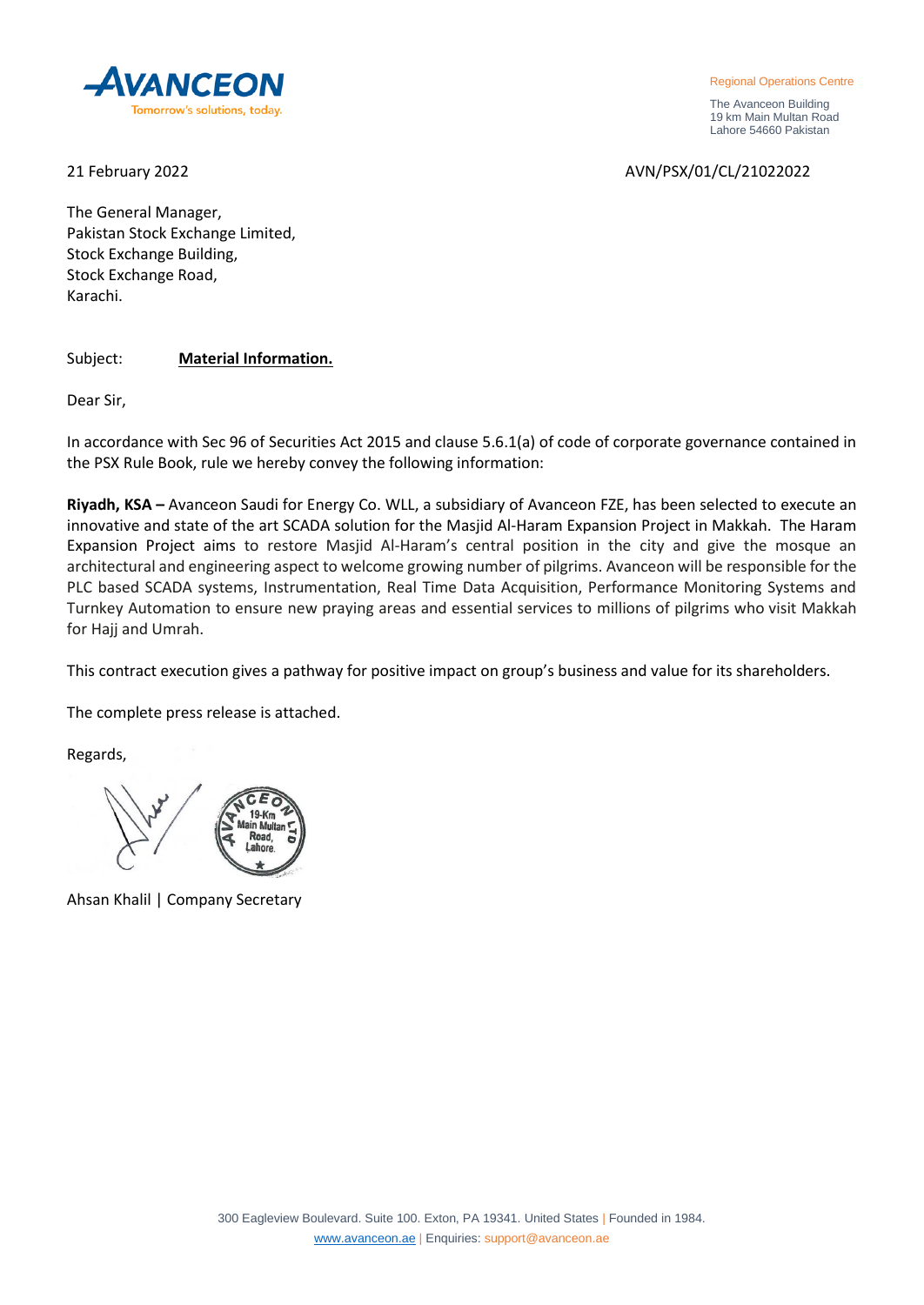

The Avanceon Building 19 km Main Multan Road Lahore 54660 Pakistan

**For Immediate Release Date: 21 February 2022**

## **Avanceon Selected to Execute a Prestigious Project for the Holiest Muslim Site in Makkah to Accommodate Growing Number of Pilgrims**

## **The High Value Project will see Avanceon Provide a State-of-the-Art Solution to Expand and Restore Masjid Al-Haram's Central Position in the City**

**Riyadh, KSA –** Avanceon Saudi for Energy Co. WLL, a subsidiary of Avanceon FZE, has been selected to execute an innovative and state of the art SCADA solution for the Masjid Al-Haram Expansion Project in Makkah. The Haram Expansion Project aims to restore Masjid Al-Haram's central position in the city and give the mosque an architectural and engineering aspect to welcome growing number of pilgrims. Avanceon will be responsible for the PLC based SCADA systems, Instrumentation, Real Time Data Acquisition, Performance Monitoring Systems and Turnkey Automation to ensure new praying areas and essential services to millions of pilgrims who visit Makkah for Hajj and Umrah.

With the Al-Ka'bah as its focal point, the Haram Expansion project will extend radially outwards across a 684 m distance. It will include the construction of a new Haram building, courtyards around the mosque, a new services building, a Central Utility Complex (CUC), a hospital, civil defence, and security facilities, as well as bridges and pedestrian walkways. A utility tunnel serves as the main artery, harbouring utilities from the CUC to the Haram, including chilled water, water supply, firefighting, wastewater, refuse collection, and electric cables. With water as the lifeblood of a pilgrims' journey, water proofing and other measures will be employed to ensure that the spring water, Zamzam, remains contaminant-free.

| <b>Contract Name / Client</b><br>/ Customer | Masjid Al-Haram Expansion Project in Makkah, KSA                                                                                                                                                                                                                                                                                                                                                                                                                                                                                                                                                                                                                                                        |
|---------------------------------------------|---------------------------------------------------------------------------------------------------------------------------------------------------------------------------------------------------------------------------------------------------------------------------------------------------------------------------------------------------------------------------------------------------------------------------------------------------------------------------------------------------------------------------------------------------------------------------------------------------------------------------------------------------------------------------------------------------------|
| <b>Project(s) Value</b>                     | 16 million SAR Approx. (750 million PKR Approx.)                                                                                                                                                                                                                                                                                                                                                                                                                                                                                                                                                                                                                                                        |
| <b>Contract / Project</b>                   | The project is in its initial stages. Avanceon expects to complete it within the agreed                                                                                                                                                                                                                                                                                                                                                                                                                                                                                                                                                                                                                 |
| <b>Timeline</b>                             | time frame. The project duration is 26 months and Avanceon will complete the                                                                                                                                                                                                                                                                                                                                                                                                                                                                                                                                                                                                                            |
|                                             | project by Dec 2023.                                                                                                                                                                                                                                                                                                                                                                                                                                                                                                                                                                                                                                                                                    |
| <b>Scope of Work</b>                        | Engineering, Material Survey, Supply, Testing, and Handing over of SCADA<br>1.<br>System<br>2. Automation, Communication, Power & Energy, and Security Solutions<br>DCS/PLC based Systems, Instrumentation Package, Real Time Data<br>3.<br>Acquisition, Performance Monitoring Systems and Turnkey Automation<br>4. System monitoring and/or controlled by SCADA will include the following,<br>Chilled water, Condensed water, Make-up water Systems and Grey<br>Water treatment plant<br>Chemical feed, Generator Plant, Central Waste Handling and<br>Compressed Air Systems.<br>Distribution pumps in the chiller plant and Tanks & Pumps Station.<br>5. Start Up and Performance Testing services |

The details of the project and Avanceon's scope is mentioned below,

300 Eagleview Boulevard. Suite 100. Exton, PA 19341. United States | Founded in 1984. [www.avanceon.ae](http://www.avanceon.ae/) | Enquiries: support@avanceon.ae